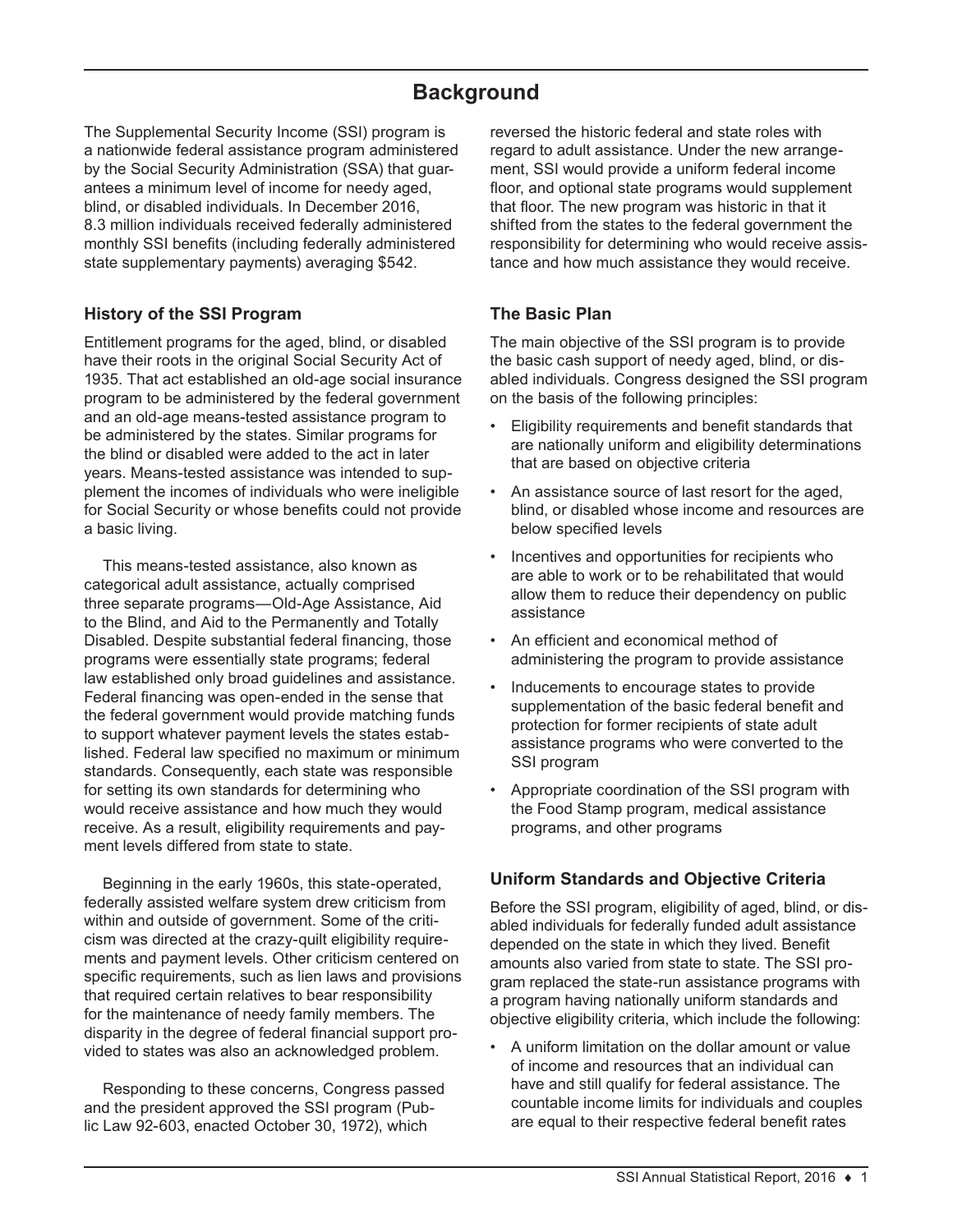and hence are increased annually according to changes in the cost of living. The resource limit is \$2,000 in countable resources for individuals and \$3,000 for couples.

- Sixty-five as the minimum age requirement for assistance based on age.
- A uniform definition of disability and blindness. The definitions for individuals 18 years of age or older are the same as those used for the Social Security Disability Insurance program. To be considered disabled, an individual must have a medically determinable physical or mental impairment that is expected to last (or has lasted) at least 12 continuous months or to result in death and (1) if 18 or older, prevents him or her from doing any substantial gainful activity, or (2) if under 18, results in marked and severe functional limitations.<sup>1</sup> However, individuals for whom addiction to drugs or alcoholism is a contributing factor material to the determination of their disabilities are not eligible for benefits.<sup>2</sup> To be considered blind, an individual must have central visual acuity of 20/200 or less in the better eye with the use of a correcting lens or have tunnel vision of 20 degrees or less.
- Uniform standards for citizenship and residency. To be eligible for SSI, an individual must be a citizen (or national) of the United States, an American Indian born in Canada as specified under section 289 of the Immigration and Nationality Act (INA), an American Indian born outside the United States who is a member of a federally recognized Indian tribe under section 4(e) of the Indian Self-Determination and Education Assistance Act, a noncitizen who was receiving SSI benefits on

The definition of disability for individuals under age 18 reflects amendments made by Public Law 104-193, the Personal Responsibility and Work Opportunity Reconciliation Act of 1996. Prior law required a medically determinable physical or mental impairment of comparable severity to that required for individuals aged 18 or older.

2. The provision reflects amendments made by Title I of Public Law 104-121, the Senior Citizens' Right to Work Act of 1996, enacted March 29, 1996.

August 22, 1996, or a qualified alien in one of the following categories:3

- − certain noncitizens who are blind or disabled and were lawfully residing in the United States on August 22, 1996;
- − refugees (eligibility limited to the 7-year period after their arrival in the United States);
- − asylees (eligibility limited to the 7-year period after the date they are granted asylum);
- noncitizens who have had their deportations withheld under section 243(h) of the INA as in effect before April 1, 1997, or who have had their removals withheld under section 241(b)(3) of the INA (eligibility limited to the 7-year period after the date that deportation or removal is withheld);
- − Cuban and Haitian entrants as specified under section 501(e) of the Refugee Education Assistance Act of 1980 (eligibility limited to the 7-year period after the date they are granted entrant status);
- − Amerasian immigrants admitted pursuant to section 584 of the Foreign Operations, Export Financing, and Related Programs Appropriations Act of 1988 and subsequent amendments (eligibility limited to the 7-year period after their arrival in the United States);
- noncitizen active-duty armed forces personnel, honorably discharged veterans, and their spouses and dependent children; or
- − lawful permanent residents who have earned or can be credited (from their spouses or parents) with 40 qualifying quarters of earnings.

Note that qualified alien status includes noncitizens who have been battered or subjected to extreme cruelty in the United States by a spouse or parent (or a member of the spouse's or parent's family) with whom they live and who have an approved petition, or have

<sup>1.</sup> Substantial gainful activity (SGA) is used to describe a level of work activity that is substantial (that is, involves the performance of significant physical or mental duties that are productive) and gainful (that is, performed for remuneration or profit). Generally, earnings from work activity of more than \$1,130 a month in 2016 were evidence of ability to engage in SGA. Applicants who earned more than \$1,130 a month would generally not be considered disabled. However, SSI recipients who earned more than \$1,130 a month could continue to be eligible for SSI. (See the section Incentives for Work and Opportunities for Rehabilitation.) The SGA level of \$1,130 was increased to \$1,170 effective January 1, 2017, according to the increase in the national average wage index.

<sup>3.</sup> These standards reflect amendments made by Public Law 104- 193, the Personal Responsibility and Work Opportunity Reconciliation Act of 1996, as amended by Public Law 104-208, Public Law 105-33, and Public Law 105-306. Prior law permitted SSI eligibility for individuals who were residents of the United States, citizens or nationals of the United States, aliens lawfully admitted for permanent residence in the United States, or aliens permanently residing in the United States under color of law. Public Law 110-328, enacted September 30, 2008, extended the 7-year SSI eligibility period for refugees, asylees, and certain other humanitarian immigrants (including victims of human trafficking) to 9 years for the period of October 1, 2008, through September 30, 2011. Noncitizens who had naturalization applications pending during this 3-year period were exempt from the 7-year limitation.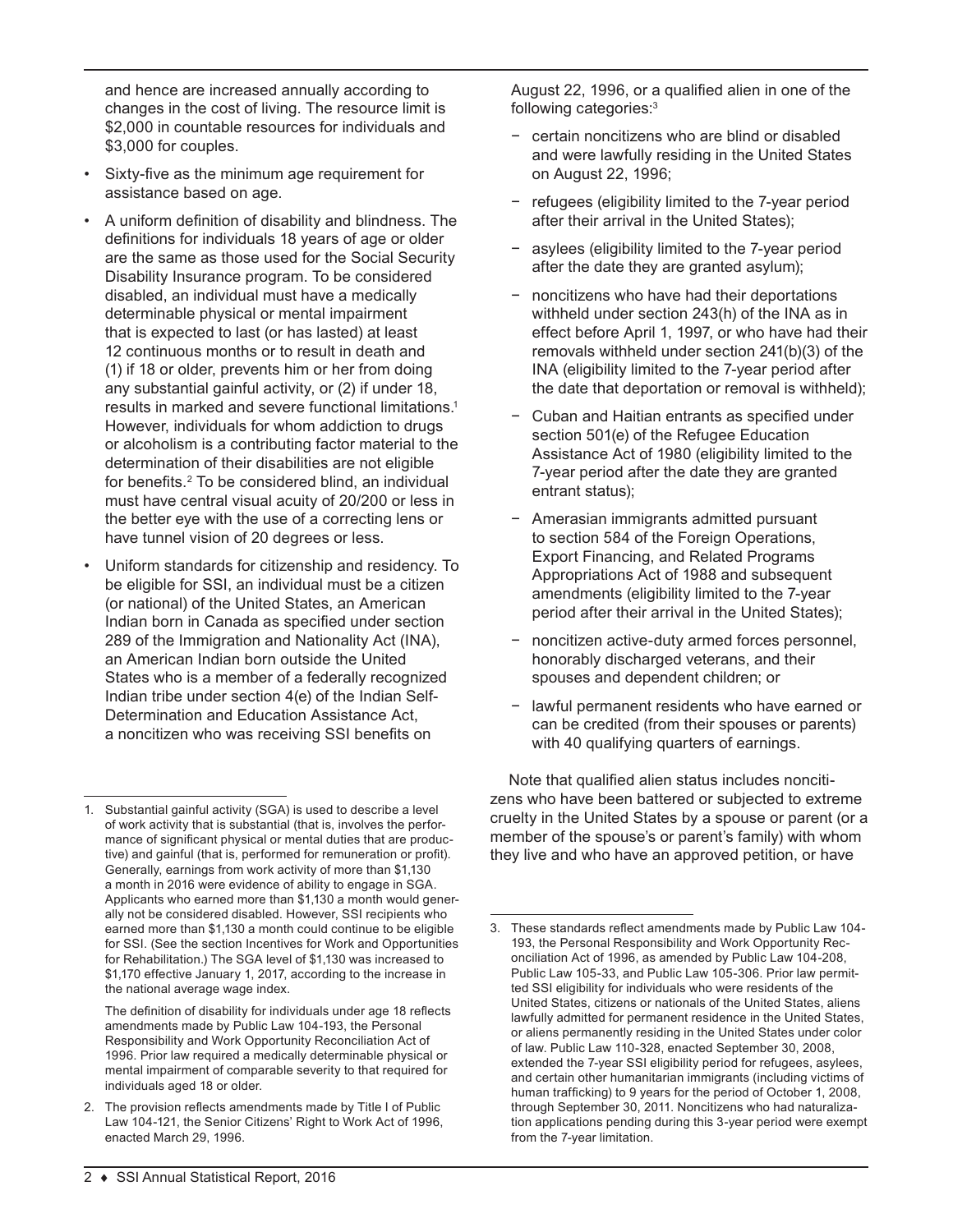a petition pending, setting forth a prima facie case for adjustment of their immigration status.

In addition, certain noncitizens are treated as refugees for SSI purposes:

- Individuals certified by the Department of Health and Human Services to be victims of severe forms of trafficking in the United States.<sup>4</sup> Such individuals are eligible for SSI for 7 years after a determination is made that they are trafficking victims.<sup>5</sup>
- Iraqi or Afghan nationals granted special immigrant status under emergency conditions because they have provided service to the U.S. government and, as a result, may be in danger within their country of origin. Their eligibility for SSI is generally limited to the 7 years after special immigrant status is granted.6

In addition to being a U.S. citizen (or national) or in one of the potentially eligible noncitizen categories, an individual must reside in the 50 states, the District of Columbia, or the Northern Mariana Islands—areas referred to here collectively as the United States. An individual also must be physically present in the United States for 30 consecutive days if he or she had been outside the United States for 30 or more consecutive days.

There are two exceptions to the residency and physical presence requirements:

- Blind or disabled children who are citizens of the United States may continue to be eligible for payments if they are living outside the United States with a parent who is on duty as a member of the U.S. armed forces. This exception also applies to blind and disabled children of military personnel who are born overseas, become blind or disabled overseas, or applied for SSI benefits while overseas.
- Students studying abroad for not more than 1 year may continue to be eligible for payments if the studies are sponsored by a U.S. educational institution but cannot be conducted in the United States.

# **Assistance of Last Resort**

As a means-tested program, SSI takes into account all income and resources that an individual has or can obtain. The amount of an individual's countable income and resources are the measure of his or her need for assistance.

### **Income**

The amount of an individual's income is used to determine both eligibility for, and the amount of, his or her SSI benefit. As countable income increases, an individual's SSI benefit amount decreases. Generally, ineligibility for SSI occurs when countable income equals the federal benefit rate plus the amount of applicable federally administered state supplementary payment (state supplementation is discussed later).

The monthly federal benefit rate is reduced dollar for dollar by the amount of the individual's "countable" income—that is, income minus all applicable exclusions. The result of this computation determines SSI eligibility and the amount of the monthly benefit payable. The benefit rates are adjusted annually (in January) to reflect changes in the cost of living.

When an individual lives in the household of another and receives support and maintenance in kind (that is, generally, room and board) from the householder, the federal SSI benefit rate is reduced by onethird in lieu of counting the actual value of the support and maintenance as unearned income. The value of food or shelter-related items the individual receives in kind from persons other than the householder (including in-kind assistance from outside the household in which the individual lives) is counted as unearned income, up to an amount equal to one-third of the applicable federal benefit rate plus \$20.<sup>7</sup>

SSI law defines two kinds of income—earned and unearned. Earned income is wages, net earnings from self-employment, remuneration for work in a sheltered workshop, royalties on published work, and honoraria for services. All other income is unearned. The distinction between earned and unearned income is significant because different exclusions apply to each type of income.

However, not everything an individual receives is considered to be income. Generally, if the item received cannot be used as, or to obtain, food or shelter, it will not be considered as income. For example,

<sup>4.</sup> Trafficking of persons is generally defined as the recruitment, harboring, transportation, provision, or obtaining of a person for labor or services through the use of force, fraud, or coercion for the purpose of subjection to involuntary servitude, peonage, debt bondage, or slavery.

<sup>5.</sup> Public Law 106-386, the Victims of Trafficking and Violence Protection Act of 2000, enacted October 28, 2000.

<sup>6.</sup> Public Law 110-161, enacted December 26, 2007, and Public Law 111-118, enacted December 19, 2009.

<sup>7.</sup> SSA simplified the SSI program (70 FR 6340) by generally eliminating clothing from the definition of income and from the definition of in-kind support and maintenance, effective February 7, 2005.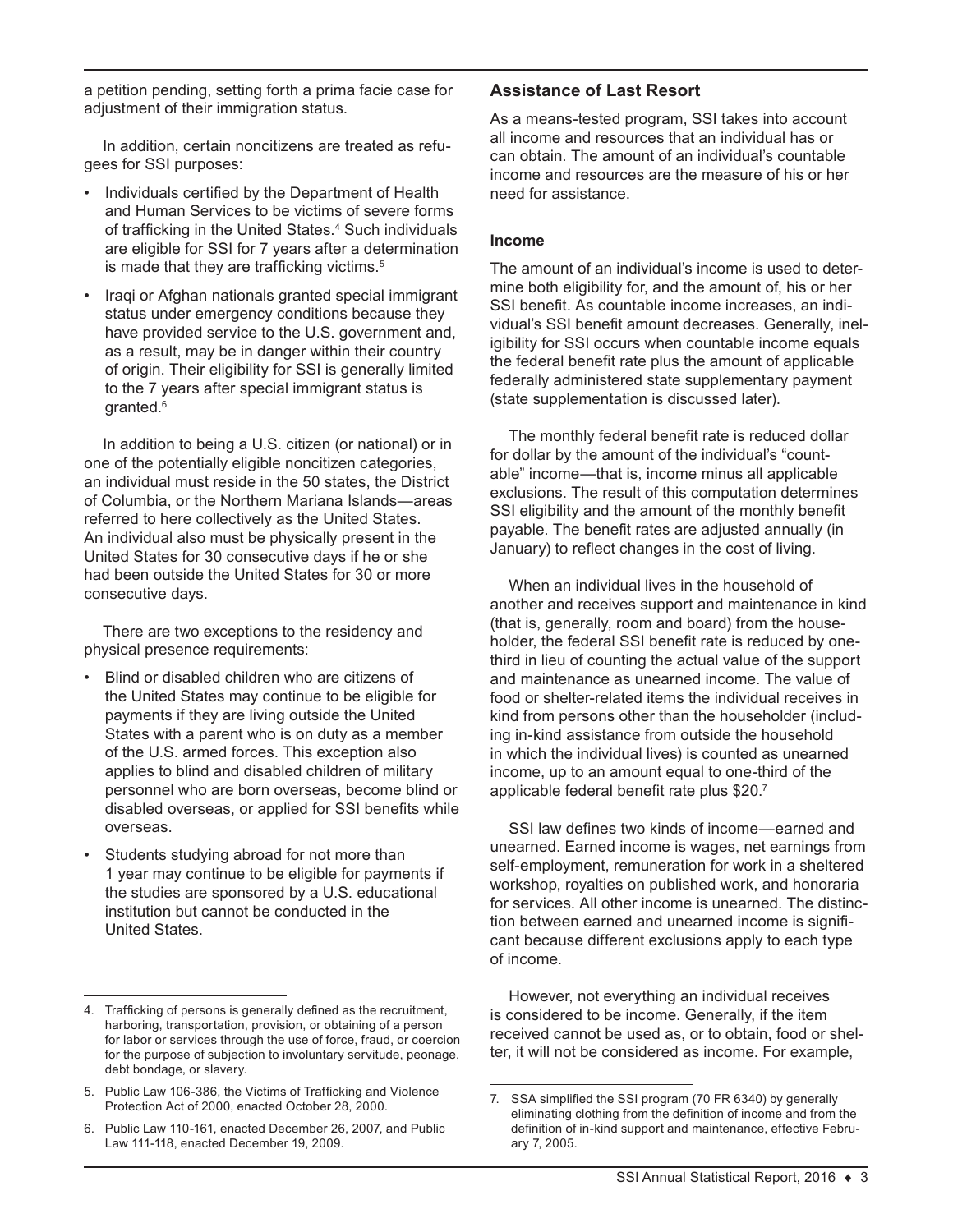if someone pays an individual's medical bills or offers free medical care, or if the individual receives money from a social services agency that is a repayment of an amount he or she previously spent, that value is not considered income to the individual. In addition, some items that are considered to be income are excluded when determining the amount of an individual's benefit (see Box 1).

### **Resources**

The value of an individual's resources is used to determine whether he or she is eligible for SSI in a given month. SSI law states that eligibility is restricted to individuals who have countable resources, determined monthly, that do not exceed \$2,000 (\$3,000 for a couple). The law does not define what resources are but does stipulate what items are not considered resources.

Regulations state that a resource is cash or other liquid asset or any real or personal property that individuals (or their spouses) own and could convert to cash to be used for their support and maintenance. This definition is consistent with the general philosophy of the SSI program that only items that can be used for an individual's food or shelter should be used in determining his or her eligibility and benefit amount. Not all resources an individual owns are counted. The value of an item may be totally excluded or counted only to the extent that its value exceeds specified limits (see Box 1).

#### **Box 1. Income and Resource Exclusions**

#### **Income Exclusions**

The principal earned income exclusions are

- the first \$65 per month plus one-half of the remainder,
- impairment-related work expenses of the disabled and work expenses of the blind,
- income set aside or being used to pursue a plan to achieve self-support by a disabled or blind individual, and
- infrequent or irregularly received income (\$30 or less a quarter).

The principal unearned income exclusions are

- the first \$20 per month, $a$
- income set aside or being used to pursue a plan to achieve self-support by a disabled or blind individual,
- state- or locally funded assistance based on need,
- rent subsidies under programs administered by the Department of Housing and Urban Development,
- the value of food stamps, and
- infrequent or irregularly received income (\$60 or less a quarter).

#### **Resource Exclusions**

The principal resource exclusions are

- the home and land appertaining to it, regardless of value;
- life insurance policies whose total face value does not exceed \$1,500;
- burial funds not in excess of \$1,500 each for an individual and spouse (plus accrued interest);
- household goods and personal effects;<sup>b</sup>
- an automobile if used for transportation for the recipient or a member of the recipient's household;<sup>c</sup>
- property essential to self-support;
- resources set aside to fulfill a plan to achieve self-support; and
- amounts deposited into an individual development account, including matching funds and interest earned on such amounts, under the Temporary Assistance for Needy Families program or the Assets for Independence Act.
- a. Any portion of the \$20 amount not used to exclude unearned income may be used to exclude earned income.
- b. The \$2,000 value limit was removed effective February 7, 2005 (70 FR 6340).
- c. SSA simplified the evaluation of automobiles as an excludable resource, effective February 7, 2005 (70 FR 6340). Under the old rules, one automobile could be excluded (regardless of value) if necessary for employment, medical treatment, or essential daily activities. If not excludable under these criteria, the current market value of one automobile (up to \$4,500) could be excluded. The new exclusion applies to any one automobile used for transportation.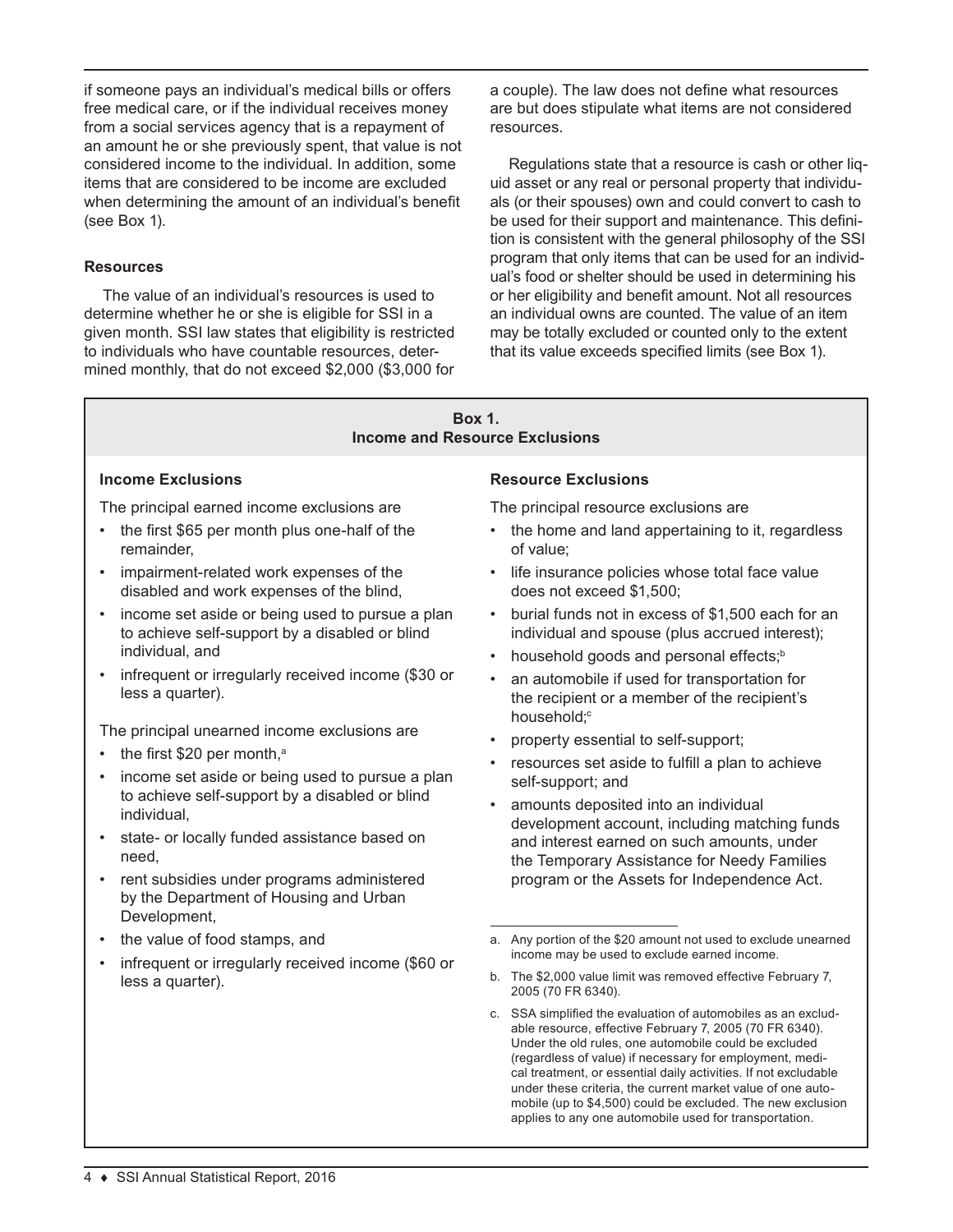If an individual disposes of resources at less than fair market value within the 36-month period before applying for SSI or at any time thereafter, the individual may be penalized. The penalty is a loss of benefits for a number of months (up to a 36-month maximum) obtained by dividing the uncompensated value of disposed-of resources by the federal benefit rate plus the maximum state supplementary payment, if any, applicable to the individual's living arrangement. The penalty does not apply if, among other things, the individual can show that the resources were disposed of exclusively for a purpose other than establishing SSI eligibility.

# **Filing for Other Benefits**

As the "program of last resort," SSI benefits are provided to eligible individuals only to the extent that their needs are not met by other sources. After evaluating all other income and resources, SSI pays what is necessary to bring an individual to the statutorily prescribed income "floor." In keeping with this principle, SSI law requires that SSI applicants file for other payments for which they may be entitled, such as annuities, pensions, retirement or disability benefits, workers' compensation, and unemployment insurance benefits.

SSA must provide an individual with written notice of potential eligibility for other benefits and of the requirement to take all appropriate steps to pursue those benefits. The individual has 30 days from receipt of the notice to file for the benefits involved.

# **Eligibility Issues for Residents of Public Institutions or Medical Facilities and Personal Needs Allowance**

State and local governments—rather than the federal government—traditionally have taken the financial responsibility for residents of their public institutions. The SSI program continues this long-standing public assistance policy. Residents of public institutions for a full calendar month are generally ineligible for SSI unless one of the following exceptions applies:

- The public institution is a medical treatment facility and Medicaid pays more than 50 percent of the cost of care or, in the case of a child under age 18, Medicaid, private health insurance, or both pay more than 50 percent of the cost of care.
- The public institution is a publicly operated community residence serving no more than 16 residents.
- The public institution is an emergency shelter for the homeless (payments are limited to no more than 6 months in any 9-month period).
- The recipient was eligible under section 1619(a) or section 1619(b) for the month preceding the first full month in the public institution and is permitted by the institution to retain any benefits (payable for up to 2 months).
- A physician certifies that the recipient's stay in a medical facility is likely not to exceed 3 months and that continued SSI eligibility is needed to maintain and provide for the expenses of the home to which the individual will return.

When individuals enter medical treatment facilities in which more than half of the bill is paid by the Medicaid program, their monthly federal payment standard is generally reduced to \$30, beginning with the first full calendar month they are in the facility. In the case of an individual under age 18, the \$30 payment standard is also applicable if more than half of the bill is paid by private insurance or a combination of Medicaid and private insurance. In these cases, the SSI program provides up to \$30 a month, which is intended to take care of small comfort items not provided by the institution.

# **Deeming**

In certain situations, the income and resources of others are counted in determining whether an individual's income and resources fall below the levels established by law. This process is called *"deeming"* and is applied in cases in which an eligible individual lives with an ineligible spouse, an eligible child lives with an ineligible parent, or an eligible noncitizen has a sponsor.<sup>8</sup> In concept, the practice takes into account the responsibility of the ineligible spouse or parent or the sponsor to provide for the basic needs of the eligible individual.

*Spouse-to-Spouse Deeming.* When an eligible individual lives in the same household with a spouse who is not eligible for SSI, the ineligible spouse's income and resources are deemed to be available to the eligible individual. In determining the amount of income and resources available to the eligible individual, all applicable exclusions are used. In addition, a living allowance is provided for the ineligible spouse and for any ineligible children under age 18 living in the household. The allowance reduces the amount of income to be deemed. Spouse-to-spouse deeming is intended to result in the same amount of income being available to the couple as would be available if both members of the couple were aged, blind, or disabled and eligible for SSI.

<sup>8.</sup> Deeming also applies to an individual who lives with an essential person (a concept carried over from the former state assistance plans). However, there are fewer than 20 of these cases remaining.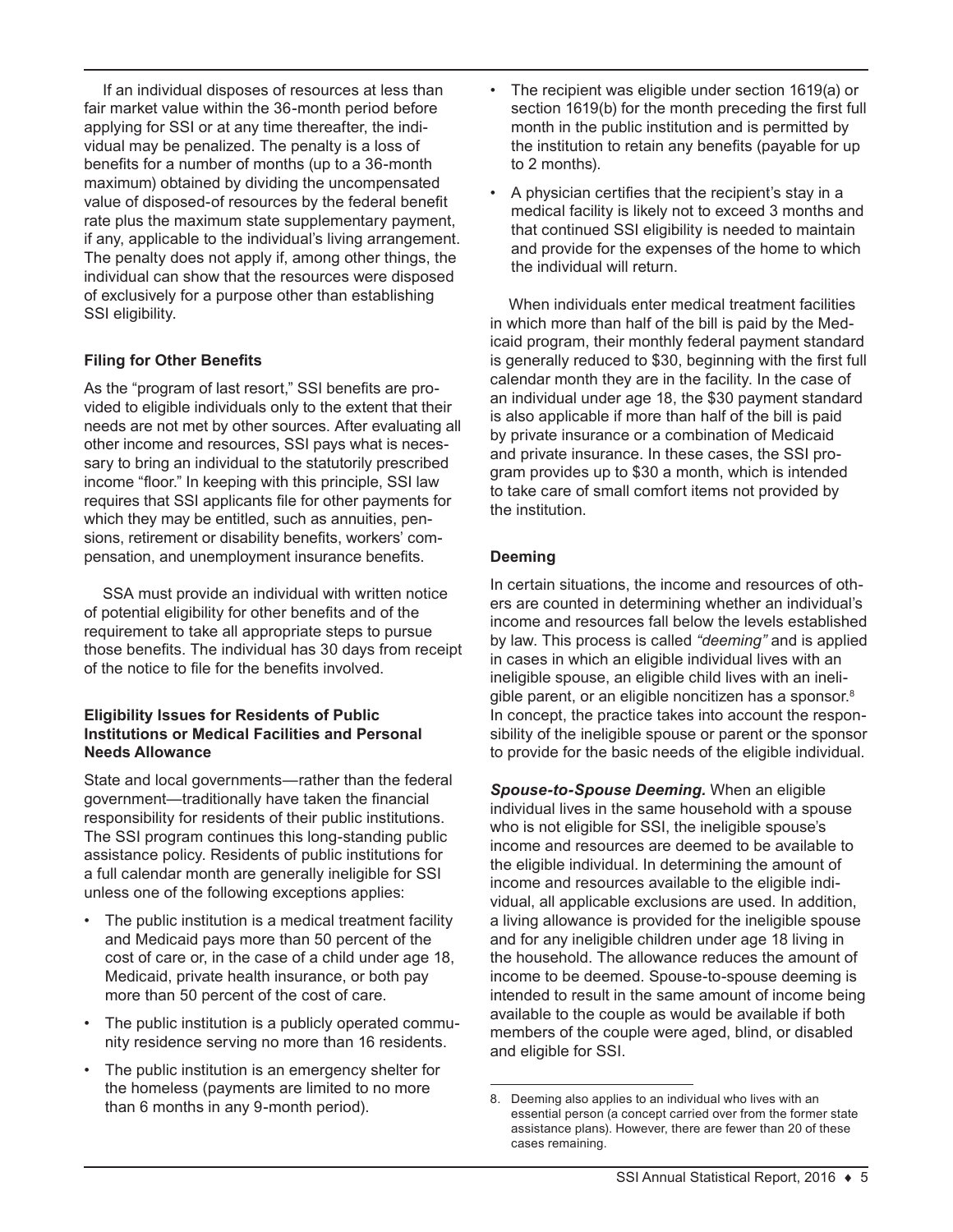Deeming does not apply when the eligible individual is not living in the same household as the ineligible spouse. However, if the ineligible spouse's absence is temporary or is due solely to an active-duty assignment as a member of the U.S. armed forces, deeming continues to apply.

*Parent-to-Child Deeming.* A child under age 18 is subject to deeming from an ineligible natural or adoptive parent (and that parent's spouse, if any) living in the same household. Certain amounts of the parent's income are excluded, living allowances are provided for the parent(s), and an allocation is set aside for each ineligible child under age 18 (under age 22 if a student) who is living in the household. Deeming from an eligible parent to a child continues if the parent is absent from the household but the absence is temporary or is due solely to active-duty assignment as a member of the U.S. armed forces. A child living in a household in which all members are receiving public assistance benefits is not considered to be receiving any support, and deeming does not apply.

*Sponsor-to-Alien Deeming.* The income and resources of noncitizens are deemed to include those of their sponsors. The way the income and resources are deemed and the length of the deeming period depend on whether the sponsor signed a legally enforceable affidavit of support, as required by Public Law 104-208, or the previous version of the affidavit. Generally, individuals who entered the country before 1998 did so under the old version of the affidavit.<sup>9</sup>

Under the old version of the affidavit, deeming of the sponsor's income and resources lasts until the noncitizen has been in the United States for 3 years.10 Living allowances equal to the federal benefit rate are provided for the sponsor, and allowances equal to one-half of the federal benefit rate are provided for each of the sponsor's dependents. Allowances are also provided for the sponsor and his or her family members in determining deemed resources. These allowances reduce the amount of the sponsor's income and resources deemed to the noncitizen.

For noncitizens admitted into the United States under a legally enforceable affidavit of support, deeming generally applies until the noncitizen becomes a U.S. citizen. Deeming ends before citizenship if the noncitizen has earned, or can be credited with, 40

qualifying quarters of earnings. Children and spouses of workers may be credited with quarters earned by the worker. A quarter otherwise earned after 1996 does not count as one of the required 40 if the noncitizen or worker received federal means-tested public benefits during the relevant period.

For this group of noncitizens, deeming does not apply for specified periods if the noncitizens or their children or parents have been battered or subjected to extreme cruelty while in the United States or if sponsors left the noncitizens indigent by not providing them with sufficient support.

# **Incentives for Work and Opportunities for Rehabilitation**

SSI benefits provide a basic level of assistance for individuals who are blind or disabled with limited earnings ability because of their impairments. Nonetheless, for recipients who want to work, the SSI program is designed to encourage and support their work attempts to help them achieve greater degrees of independence. The SSI program includes a number of work incentive provisions that enable recipients who are blind or disabled to work and retain benefits or to increase their levels of work activity without the loss of SSI disability status or Medicaid. These incentives provide higher amounts of income or resource exclusions as recognition of the expenses associated with working or as inducements to seek rehabilitation services and support for work efforts.

# **Earned Income Exclusion**

The first \$65 (\$85 if the individual has no income other than earnings) of any monthly earned income plus one-half of remaining earnings are excluded for SSI benefit computation purposes. This general earned income exclusion is intended to help offset expenses incurred when working.

# **Impairment-Related Work Expense Exclusion**

The cost of certain impairment-related services and items that a disabled (but not blind) individual needs to work are excluded from earned income in determining SSI eligibility and benefit amounts.

In calculating these expenses, amounts equal to the costs of certain attendant care services, medical devices, equipment, prostheses, vehicle modifications, residential modifications to accommodate wheelchairs, and similar items and services are deductible from earnings. The costs of routine drugs and routine medical services are not deductible, unless they are necessary to control the disabling condition.

<sup>9.</sup> The Immigration and Naturalization Service began using the new, legally enforceable affidavits on December 19, 1997. However, if a potential immigrant had a visa issued before that date, the sponsor would sign an old affidavit even if the affidavit was signed after December 19, 1997.

<sup>10.</sup> For a temporary period—January through September 1996 the deeming period was 5 years.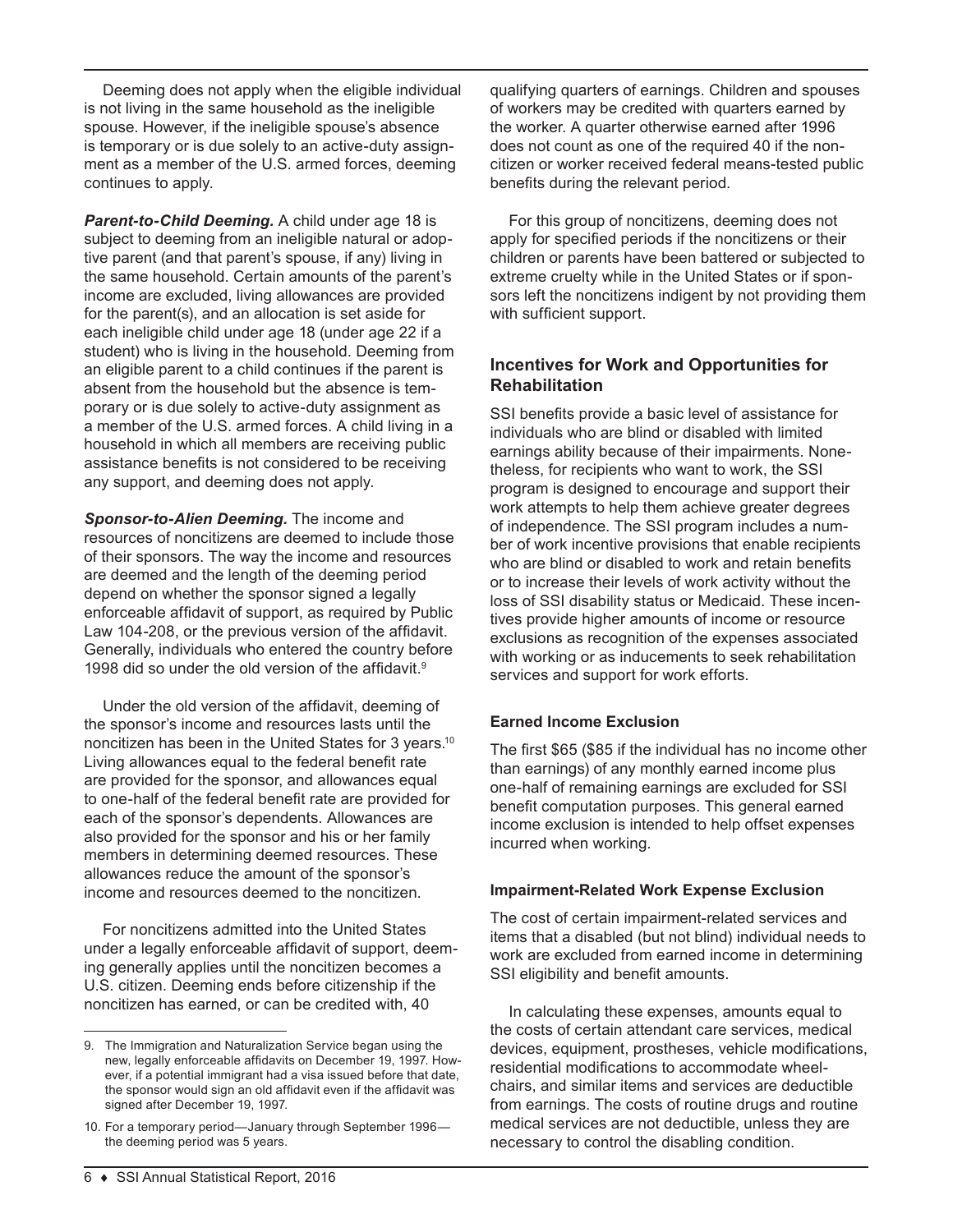# **Work Expenses of the Blind Exclusion**

Any expenses relating to work that a blind individual has are excluded from earned income in determining SSI eligibility and benefit amounts. Unlike an impairment-related work expense, a deductible expense need not be directly related to the worker's blindness; it need only be an ordinary and necessary work expense of the worker.

Some frequently excluded work expenses include transportation to and from work, meals consumed during work hours, job equipment, licenses, income or FICA taxes, and costs of job training.

#### **Sheltered Workshop Exclusion**

Remuneration for services performed in sheltered workshops or activity centers is treated as earned income. The first \$65 (\$85 if the individual has no income other than earnings) per month plus one-half of the remainder is excluded.

#### **Student Earned Income Exclusion**

The student earned income exclusion is an additional exclusion for an individual who is under age 22 and regularly attending school. It is intended to help defray the cost of educational training. In 2017, up to \$1,790 of earned income per month but no more than \$7,200 per year may be excluded.11

#### **Plan to Achieve Self-Support**

A plan to achieve self-support (PASS) allows a disabled or blind individual to set aside income and resources to get a specific type of job or to start a business. The plan may involve setting aside funds for education or vocational training, to purchase workrelated equipment, or to pay for transportation related to the work goal. The income and resources that are set aside are excluded under the SSI income and resources tests.

The individual must have a feasible work goal and a specific savings or spending plan. The individual also must provide a clearly identifiable accounting for the funds that are set aside. The PASS is time limited and must be approved by SSA. The individual must then follow the plan and negotiate revisions as needed. SSA monitors the approved plan by reviewing it periodically to ensure the individual's progress toward attaining the work goal.

#### **Special Provisions for Disabled People Who Work**

These work incentives are generally referred to by their section number in the Social Security Act, section 1619. Under section 1619(a), disabled individuals who would cease to be eligible because they earn more than the substantial gainful activity level can receive special cash benefits as long as they

- continue to have the disabling condition,
- have income under the amount that would cause ineligibility for any payment under SSI income counting rules, and
- meet all other nondisability requirements for SSI payment.

In many states, being a recipient of the special benefit permits the individual to be eligible for Medicaid benefits.

Under section 1619(b), "SSI recipient" status for Medicaid eligibility purposes also is provided to an individual

- whose earnings preclude any SSI payment but are not sufficient to provide a reasonable equivalent of the SSI, social services, and Medicaid benefits that the individual would have in the absence of earnings and
- whose ability to continue working would be seriously inhibited by the loss of social services and Medicaid benefits.

To qualify for extended Medicaid coverage under section 1619(b), an individual must

- have a disabling condition,
- need Medicaid to work,
- not be able to afford equivalent medical coverage and publicly funded personal or attendant care that would be lost without assistance,
- meet all nondisability requirements for SSI payment other than earnings, and
- have received a regular SSI cash payment in a previous month within the current period of eligibility. (In some states, the individual must have qualified for Medicaid in the month preceding the first month of eligibility under section 1619.)

In determining whether individuals' earnings are not sufficient to provide them with the equivalent benefits they would be eligible for if they stopped working, their earnings are compared with a threshold amount for their state of residence. Section 1619(b) status continues if the earnings are below the threshold. If earnings

<sup>11.</sup> Under current regulations, this exclusion will be increased in subsequent years based on cost of living changes.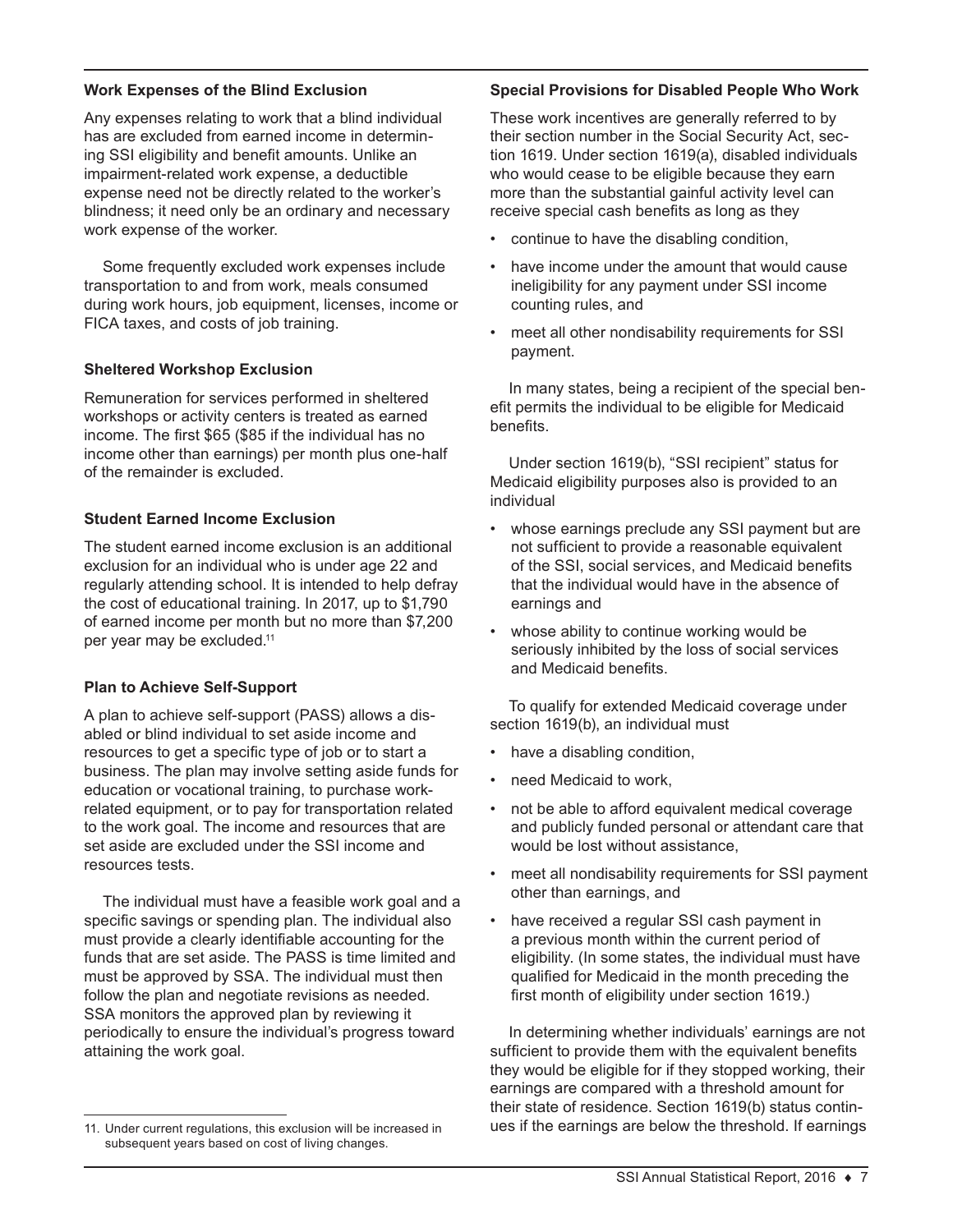exceed the state threshold, an individualized assessment of the need for Medicaid is made, and 1619(b) status may continue.

# **Vocational Rehabilitation and the Ticket to Work Program**

Since the beginning of the SSI program, SSA has made provision for blind or disabled individuals who are receiving SSI benefits to be referred to state vocational rehabilitation (VR) agencies. If the state VR agency does not accept the referral, SSA can refer recipients to an alternate provider to receive VR services. SSA reimburses the VR agency or alternate provider for services that result in the individual's working at the level of substantial gainful activity for 9 continuous months, and in certain other limited situations.

The Ticket to Work and Work Incentives Improvement Act of 1999 established a Ticket to Work program under which a disabled SSI recipient is able to obtain VR, employment, and other support services from a qualified private or public provider. Providers of such services in this new setting are referred to as employment networks (ENs). In addition, the Ticket legislation provided a procedure for compensating the ENs under an outcome or outcome-milestone payment system. By expanding the pool of providers and giving the providers incentives for achieving success, this program seeks to expand a disabled recipient's access to these services for assistance in finding, entering, and retaining employment and reducing his or her dependence on cash benefits. Regulations issued by the commissioner of Social Security became effective January 2002. Beginning in 2002, the Ticket to Work program was gradually phased in, and it has been in operation nationwide since September 2004.

Individuals receiving SSI benefits who improve medically, and are therefore no longer considered disabled or blind, can continue to receive SSI benefits if they are actively participating in the Ticket to Work program or another approved VR program and if continuing or completing the program would increase the likelihood that they would be permanently removed from the SSI rolls. SSI benefits and Medicaid generally continue until the rehabilitation services are completed or until the individual ceases to participate in the program.

# **Expedited Reinstatement**

A disabled or blind individual whose eligibility for SSI payments was ended because of earnings can request expedited reinstatement of his or her SSI benefits without filing a new application. To qualify for expedited reinstatement, the individual must make the request

within 60 months after the eligibility ended and must have a disabling medical condition that (1) is the same as or related to the disabling medical condition that led to the previous period of eligibility and (2) prevents him or her from performing substantial gainful activity. In determining whether the individual is disabled or blind, the medical review standard is applied. Normal nonmedical requirements for SSI eligibility still apply.

An individual requesting expedited reinstatement may receive up to 6 months of provisional benefits while the request is pending. These benefits generally are not considered an overpayment if the request is denied. Provisional benefits may include Medicaid but do not include any state supplementary payments. Provisional benefits may be received as well by the individual's spouse at a couple's rate if the spouse was previously eligible for SSI as a spouse.

# **Administration of the SSI Program**

The framers of Supplemental Security Income chose the Social Security Administration to administer the program because the basic system for paying monthly benefits to a large number of individuals was already in place in the form of the Social Security program.

# **Application Process**

Individuals can make appointments to apply for SSI benefits at any one of the approximately 1,230 SSA field offices around the country or through SSA teleservice centers. The claims process includes the application interview, the obtaining of necessary evidence and documentation, and the adjudication of the claim. Many individuals file for benefits under the SSI and the Old-Age, Survivors, and Disability Insurance programs at the same time. Potential claimants initially contact SSA by phone or mail or in person. Field office personnel conduct an interview with the claimant, the claimant's representative, or both.

SSA corroborates information provided by applicants for SSI through independent or collateral sources. Generally, the basic responsibility for obtaining evidence lies with the claimant, although SSA often gives advice on ways to obtain the needed information. Because of the special circumstances of the SSI population (for example, financial need, old age, or illness), SSA makes special efforts to assist claimants in obtaining the necessary proofs.

With regard to disability and blindness claims, SSA makes determinations of all of the nonmedical eligibility factors, and each state's Disability Determination Service (DDS) makes determinations of the medical eligibility factors.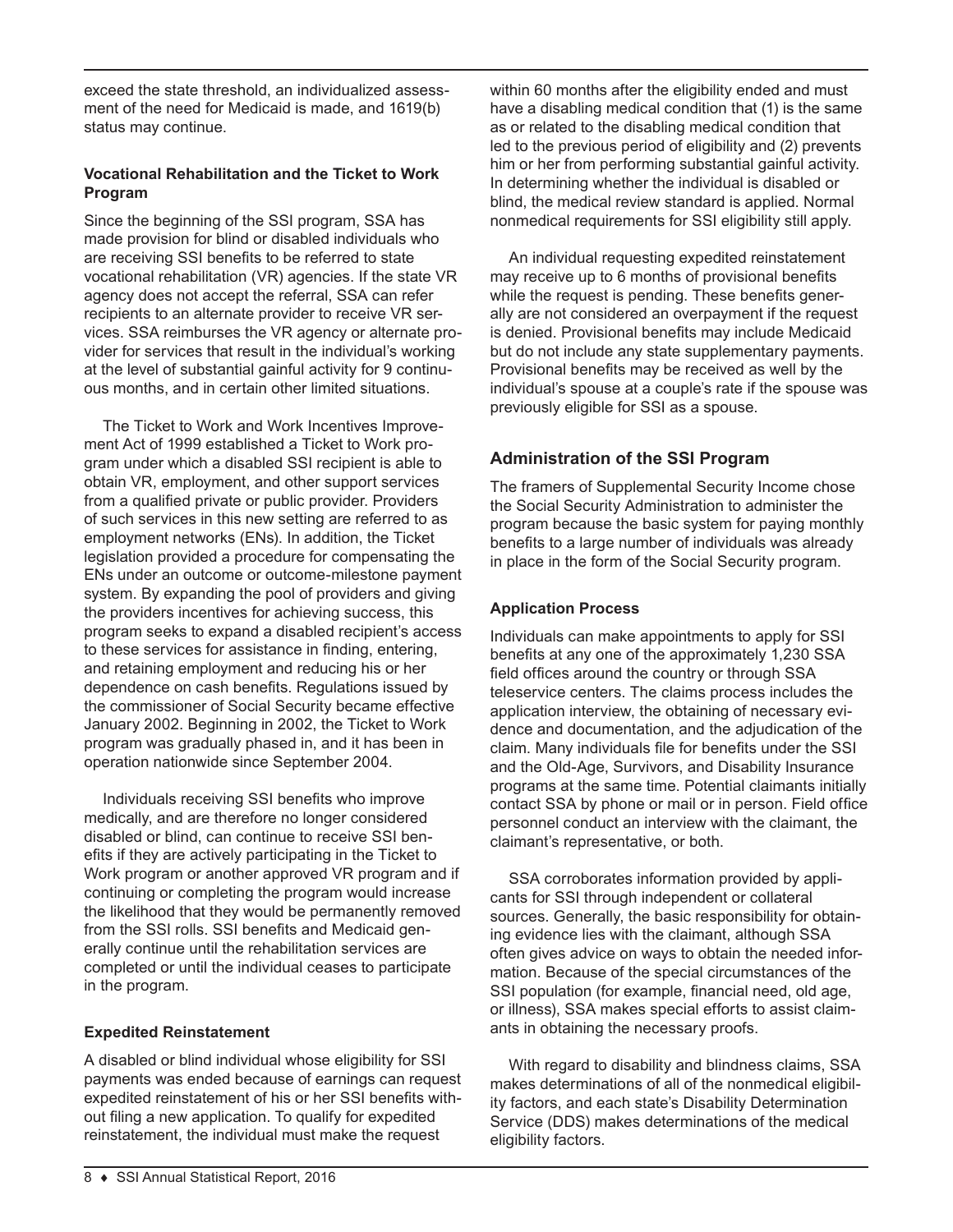Applicants and recipients are required to report events and changes of circumstances that may affect their SSI eligibility and benefit amounts. Such reports are required, for example, when an individual has a change in the amount of income or resources, changes living arrangements, or leaves the United States. Failure or delay in submitting a required report can result in a penalty being assessed against the individual's SSI benefit.

# **Determinations of Eligibility**

SSI applications have no retroactivity and become effective in the month after the month of filing or the month after all eligibility requirements are met, whichever is later. Eligibility for benefits is determined on a current monthly basis. SSI recipients are required to have their nonmedical eligibility factors redetermined periodically, generally every 1 to 6 years depending on their specific situation.

In addition to these nonmedical reviews, medical reviews are conducted on disabled or blind recipients to determine whether they continue to be disabled or blind. For administrative efficiency the medical reviews are done most often on disabled or blind recipients whose medical conditions are considered likely to improve. Medical reviews are required for disabled or blind recipients, for example, under the following circumstances:

- when earnings of recipients exceed the substantial gainful activity level
- at least once every 3 years for recipients under age 18 whose medical conditions are considered likely to improve
- within 12 months after birth for recipients whose low birth weight is a contributing factor material to the determination of their disability unless the commissioner determines that the impairment is not expected to improve within 12 months of the child's birth
- within 1 year after attaining age 18 and using the adult eligibility criteria for recipients whose eligibility for SSI benefits was established under the disabled child eligibility criteria

# **Representative Payees**

When SSI recipients are incapable of managing their benefits, SSA appoints representative payees for them, and their SSI benefits are sent to the representative payees. In many cases the representative payee is a spouse, parent, or other close relative who will act in the recipient's best interest. In some cases, an SSA-approved organization may be appointed, and

some organizations have been authorized by SSA to collect a fee from the benefit for acting as payee. The fee cannot exceed the lesser of 10 percent of the benefit amount or a specified amount (\$41 a month in 2017, \$78 a month for disabled recipients who also have a drug addiction or alcoholism condition).

Representative payees may use an SSI recipient's benefit only for the use and benefit of the recipient and must account for all benefits received. Representative payees also are required to report any changes that may affect SSI recipients' eligibility and payment amount and may be held liable for certain overpayments that occur.

# **Appeal Rights**

Recipients must be informed in writing in advance of adverse actions that SSA plans to take and must be given the opportunity to request that their benefits continue pending a decision at the first level of appeal.

# **Attorney Fees**

At any time, an individual may appoint a representative in any dealings with the Social Security Administration. If such a representative is an attorney, he or she must be in good standing, have the right to practice law before a court, not be disqualified or suspended from acting as a representative in dealings with Social Security, and not be prohibited by any law from acting as a representative. If the individual is not an attorney, he or she must meet qualifications specified by the commissioner (for example, be of good character and able to provide valuable service to claimants).

A representative may charge and receive a fee for his or her services, but the Social Security Administration generally decides how much the fee will be. Although the Social Security Act does not establish a maximum fee, most attorneys use an options process that limits their maximum fee to the lesser of 25 percent of the retroactive payment or \$6,000.12

# **Advance Payments**

The SSI program has provisions that help respond to the immediate needs of new claimants. These procedures are in addition to state and local programs designed to help those in need pending decisions on their SSI status.

<sup>12.</sup> Fee agreements before February 1, 2002, were limited to the lesser of 25 percent of the retroactive payment or \$4,000. From February 11, 2002, through June 21, 2009, fee agreements were limited to the lesser of 25 percent of the retroactive payment or \$5,300.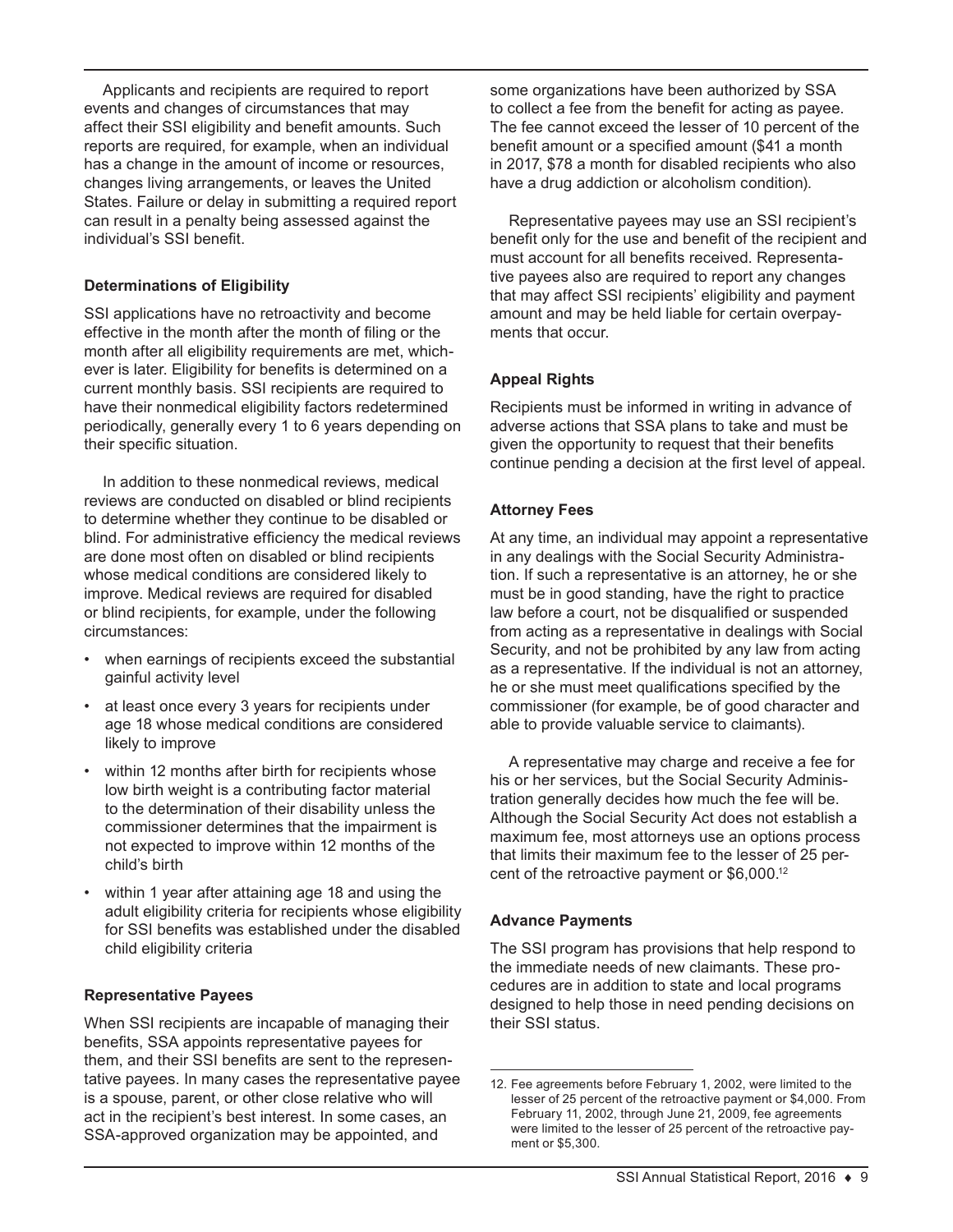*Emergency Advance Payments.* A new claimant who faces a financial emergency and who has a strong likelihood of being found eligible may receive up to 1 month of SSI benefits—the federal payment amount plus any applicable state supplement. The amount paid is recovered from later SSI payments (in full from the first payment or in increments over no more than a 6-month period, depending on the circumstances). However, if the claim is subsequently not allowed because of not finding disability or blindness, repayment is waived. If the claim is disallowed for other reasons, the amount paid is an overpayment and is processed as such.

*Presumptive Disability or Blindness.* Up to

6 months of payments may be made to an individual applying for benefits on the basis of disability or blindness when the available evidence indicates that the impairment will meet the definition of disability or blindness and the individual is otherwise eligible. These payments are not considered overpayments if the individual is later determined not to be disabled or blind.

# **State Supplementation**

In designing the SSI program, Congress recognized that states, in many instances, would want to provide a higher level of income maintenance than was available under the federal program. At the same time, states were given the option to either provide no supplementation to the federal assistance payments or supplement those payments on the basis of their views of the needs of their citizens. They were mandated to ensure that their citizens would not receive lower benefits under the federal program than they had under the former state program.

# **Types of State Supplementation**

State supplementation can be optional or mandatory.

# *Optional State Supplementary Payment Programs.*

For individuals who first became eligible for SSI in 1974 or later, each state could supplement federal payments to whatever extent it found appropriate with respect to the needs of its citizens and the resources of the state. Currently, 44 states and the District of Columbia have optional state supplementary payment programs.

Some states provide supplementary payments to all individuals eligible for SSI benefits; others may limit them to certain SSI recipients, such as the blind or residents of domiciliary care facilities, or may extend them to persons ineligible for SSI because of excess income. States' flexibility in setting supplementary

payments, however, has been significantly restricted by mandatory passalong provisions (described below).

#### *Mandatory State Supplementary Payment Pro-*

*grams.* States are required to maintain the income levels from December 1973 of individuals who were transferred from the former state adult assistance programs to the SSI program in 1974, except for Texas, which has a constitutional bar against mandatory state supplementation.<sup>13</sup> Because of the increases in federal benefits, only a few individuals continue to receive mandatory state supplementary payments.

#### **Administration of State Supplementary Payments**

A state may administer its supplementary program or enter into an agreement under which SSA will make eligibility determinations and payments on behalf of the state. Under state administration, the state pays its own program benefits and absorbs the full administrative costs. Under federal administration, states are required to pay SSA a fee of \$11.68 for each supplementary payment issued in fiscal year 2017. Fees are projected to rise in succeeding fiscal years, based on changes in the Consumer Price Index.

States that administer their own supplementary payment programs establish their own eligibility criteria. States with federally administered programs must adhere to SSI eligibility criteria in all aspects except additional income exclusions.

# **Mandatory Passalong**

It was originally the view of Congress that increases in the federal SSI benefit rate would eventually replace state supplementary payments. However, public reaction to states reducing their supplementary payment amounts when SSI payments were increased led Congress to mandate that states pass along SSI benefit increases resulting from cost-of-living adjustments.

To meet the passalong requirement, a state may either maintain each state payment level from year to year (the *payment levels* method), or it may spend the same amount of money, in the aggregate, that it spent for supplementary benefits in the 12-month period preceding the increase in the SSI benefit rate (the *total expenditures* method).

<sup>13.</sup> The requirement does not affect West Virginia, since SSI federal benefit rates in 1973 exceeded the applicable income standards under the state's adult assistance programs.